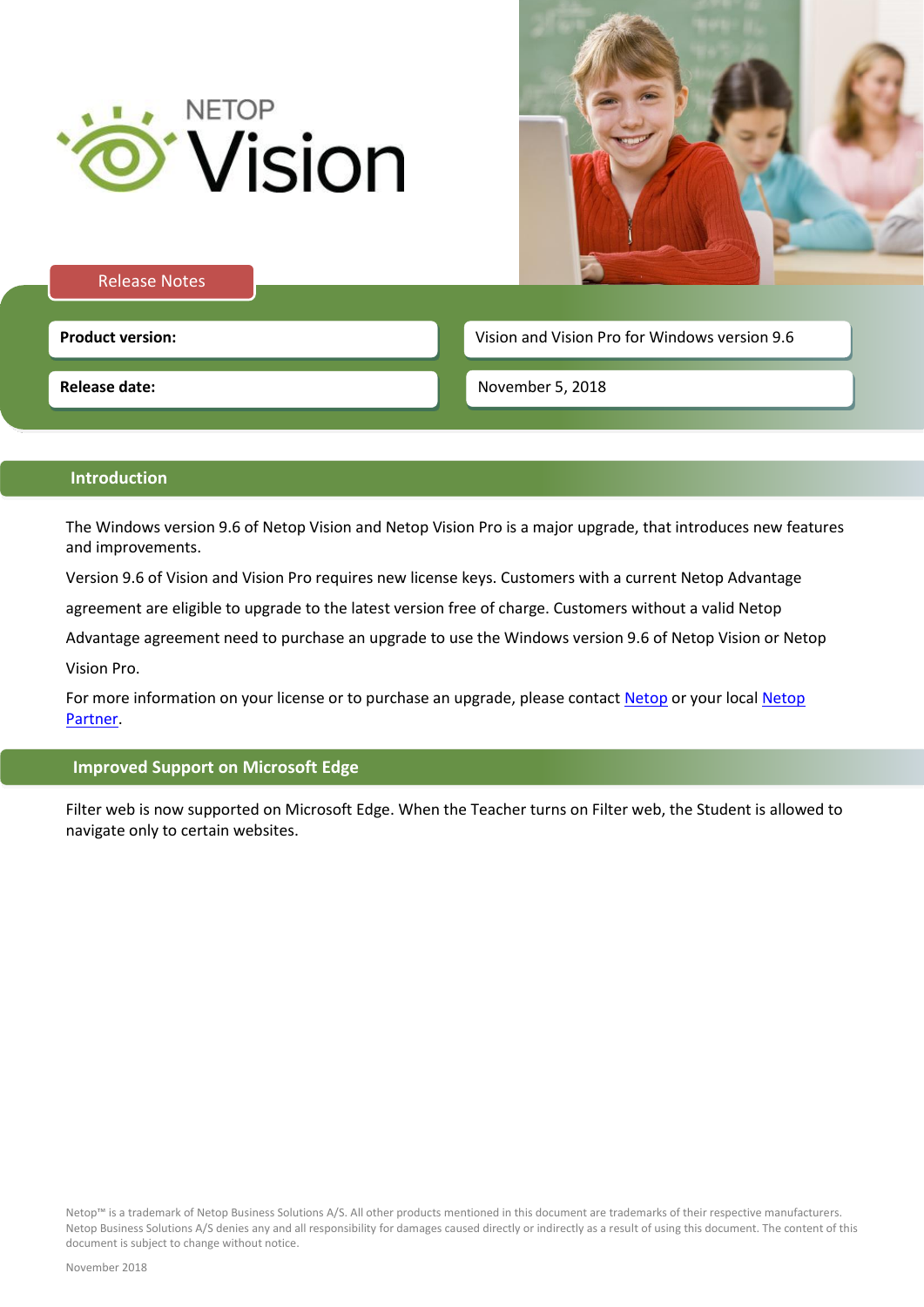



**Figure 1 - Filter web on Edge**

When the Teacher turns Lock web on, a graphic will be displayed in the Microsoft Edge tabs, indicating that the Student is not allowed to navigate on the internet.



## **Figure 2 - Lock web on Edge**

#### For installation instructions, check the [Remote Deployment Guide.](https://www.netop.com/fileadmin/netop/resources/products/education/vision/manuals/NetopVisionRemoteDeployment_EN.pdf)

Netop™ is a trademark of Netop Business Solutions A/S. All other products mentioned in this document are trademarks of their respective manufacturers. Netop Business Solutions A/S denies any and all responsibility for damages caused directly or indirectly as a result of using this document. The content of this document is subject to change without notice.